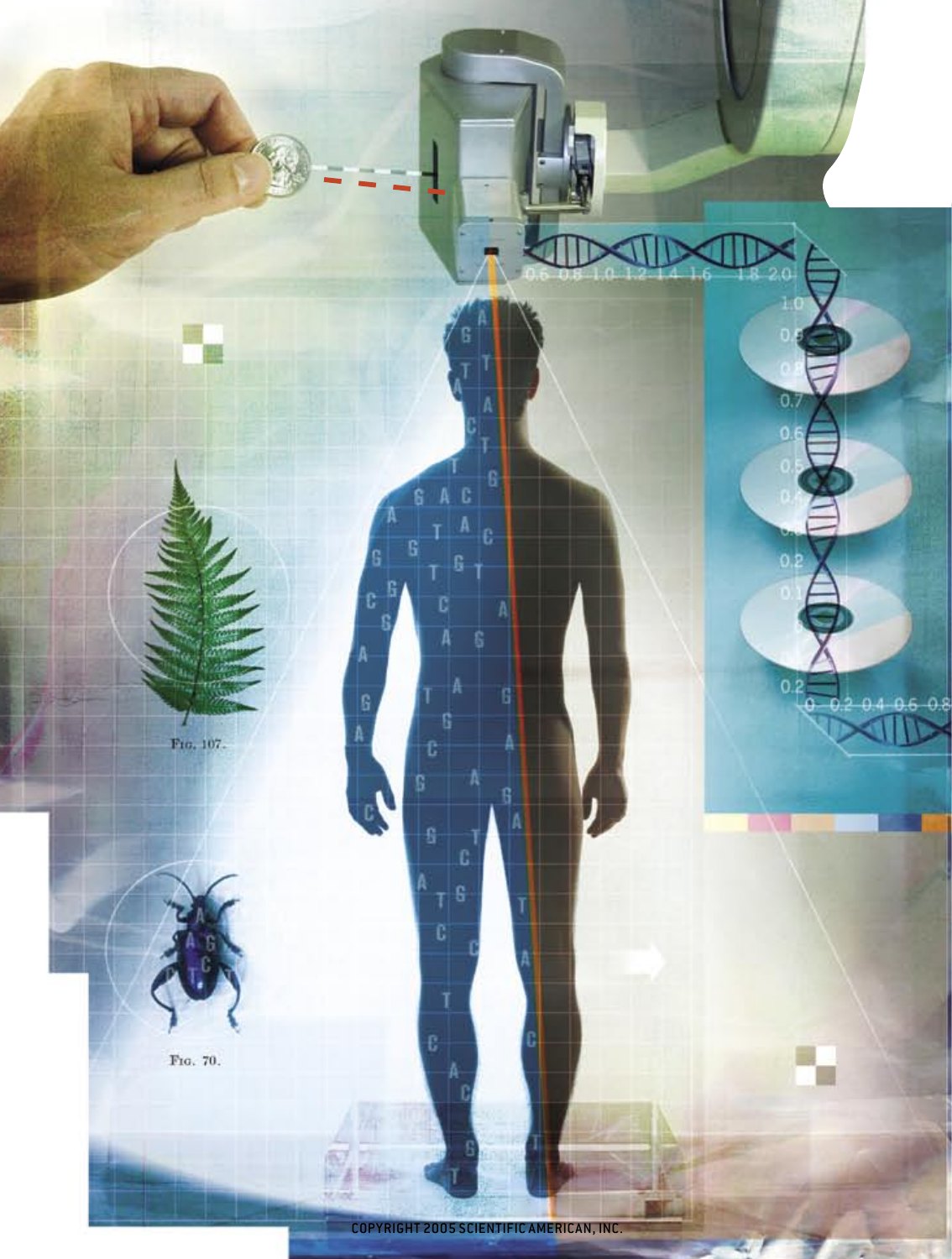# *Genomes for ALL*

*Next-generation technologies that make reading DNA fast, cheap and widely accessible are coming in less than a decade. Their potential to revolutionize research and bring about the era of truly personalized medicine means the time to start preparing is now*

By George M. Church

# Then the World Wide Web launched in 1993, it seemed to catch on and spread overnight, unlike most new technologies, which typically take at least a decade to move from first "proof of concept" to broad acceptance. But the spread overnight, unlike most new technologies, which typically take at least a decade to move from first "proof of concept" to broad acceptance. But the Web did not really emerge in a single year. It built as well as a sudden recognition that resources, such as personal computers, had passed a critical threshold.

Vision and market forces also push the development and spread of new technologies. The space program, for example, started with a government vision, and only much later did military and civilian uses for satellites propel the industry to commercial viability. Looking forward to the next technological revolution, which may be in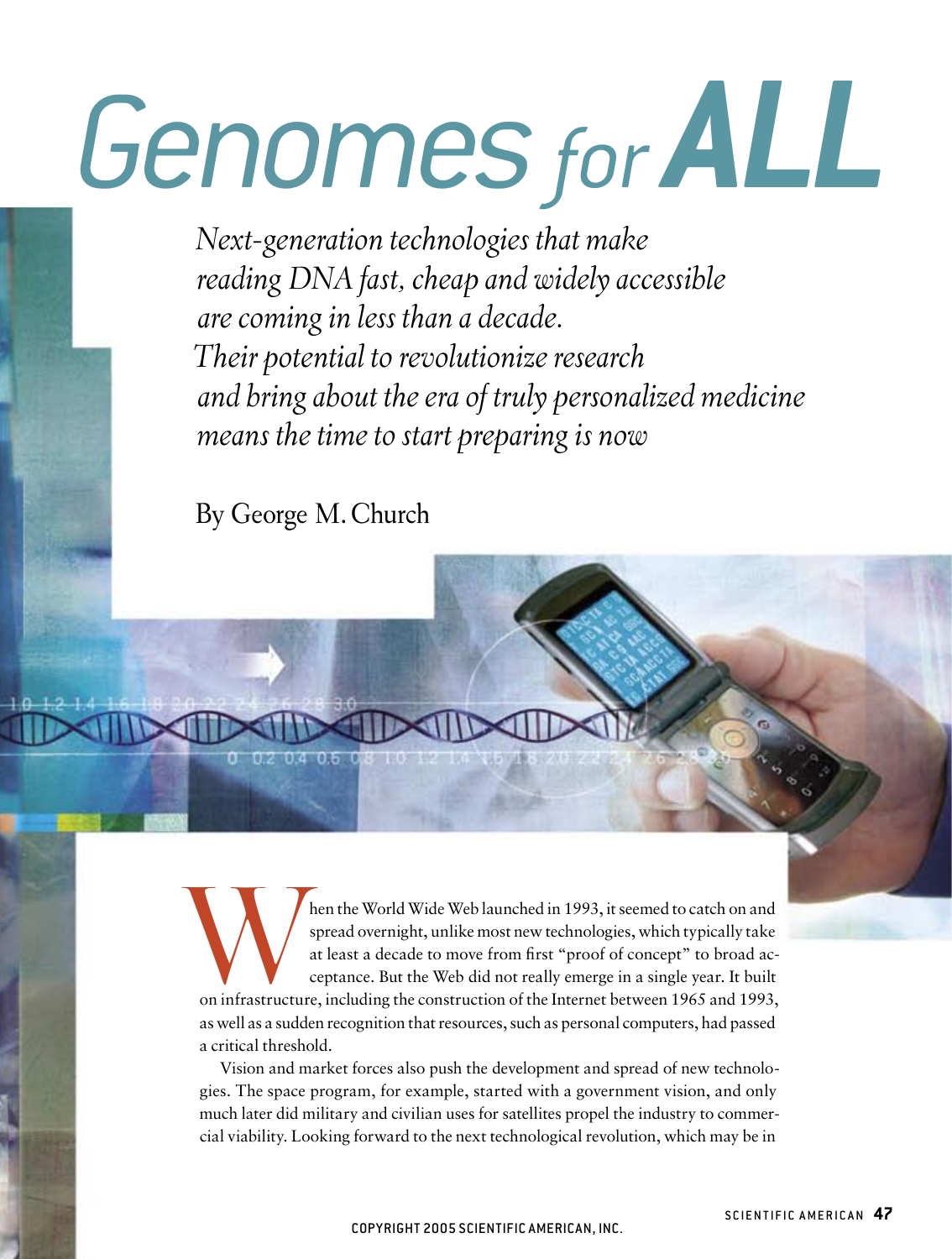biotechnology, one can begin to imagine what markets, visions, discoveries and inventions may shape its outcome and what critical thresholds in infrastructure and resources will make it possible.

In 1984 and 1985, I was among a dozen or so researchers who proposed a Human Genome Project (HGP) to read, for the first time, the entire instruction book for making and maintaining a human being contained within our DNA. The project's goal was to produce one full human genome sequence for \$3 billion between 1990 and 2005.

We managed to finish the easiest 93 percent a few years early and to leave a legacy of useful technologies and methods. Their ongoing refinement has brought the street price of a human genome sequence accurate enough to be useful down to about \$20 million today. Still, that rate means large-scale genetic sequencing is mostly confined to dedicated sequencing centers and reserved for big, expensive research projects.

The "\$1,000 genome" has become shorthand for the promise of DNA-sequencing capability made so affordable that individuals might think the once-in-a-lifetime expenditure to have a full personal genome sequence read to a disk for doctors to reference is worthwhile. Cheap sequencing technology will also make that information more meaningful by multiplying the number of researchers able to study genomes and the number of genomes they can compare to understand variations among individuals in both sickness and health.

"Human" genomics extends beyond humans, as well, to an environment full of pathogens, allergens and beneficial microbes in our food and our bodies. Many people attend to weather maps; perhaps we might one day benefit from daily pathogen and allergen maps. The rapidly growing fields of nanotechnology and industrial biotechnology, too, might accelerate their mining of biomes for new "smart" materials and microbes that can be harnessed for manufacturing or bioremediation of pollution.

The barrier to these applications and many more, including those we have yet to imagine, remains cost. Two National Institutes of Health funding programs for "Revolutionary Genome Sequencing Technologies" challenge scientists to achieve

# Overview/*DNA Revolutions*

- Biotechnology's full potential may only be realized when its tools, such as genome-reading technology, are as inexpensive and accessible as personal computers today.
- New approaches to reading DNA reduce costs by cutting preparatory steps, radically miniaturizing equipment and sequencing millions of molecules simultaneously.
- Reaching the goal of low-cost sequencing will raise new questions about how abundant personal genetic information is best used and by whom. The Personal Genome Project is an attempt to begin exploring these issues.

## READING DNA

Many techniques for decoding genomes capitalize on the complementary base-pairing rule of DNA. The genomic alphabet contains only four letters, elemental units called bases—adenine (A), cytosine (C), guanine (G) and thymine (T). They pair with each other (A with T; C with G) to form the rungs of the classic DNA ladder. The message encoded in the sequence of bases along a strand of DNA is effectively written twice, because knowing the identity of a base on one strand reveals its complement on the other strand. Living cells use this rule to copy and repair their own DNA molecules (*below*), and it can be exploited to copy (*1*–*2*) and label DNA of interest, as in the sequencing technique developed by Frederick Sanger in the 1970s (*3*–*4*) that is still the basis of most sequencing performed today.



a \$100,000 human genome by 2009 and a \$1,000 genome by 2014. An X Prize–style cash reward for the first group to attain such benchmarks is also a possibility. And these goals are already close. A survey of the new approaches in development for reading genomes illustrates the potential for breakthroughs that could produce a \$20,000 human genome as soon as four years from now—and brings to light some considerations that will arise once it arrives.

## **Reinventing Gene Reading**

WITH ANY SEQUENCING METHOD, the size, structure and function of DNA itself can present obstacles or be turned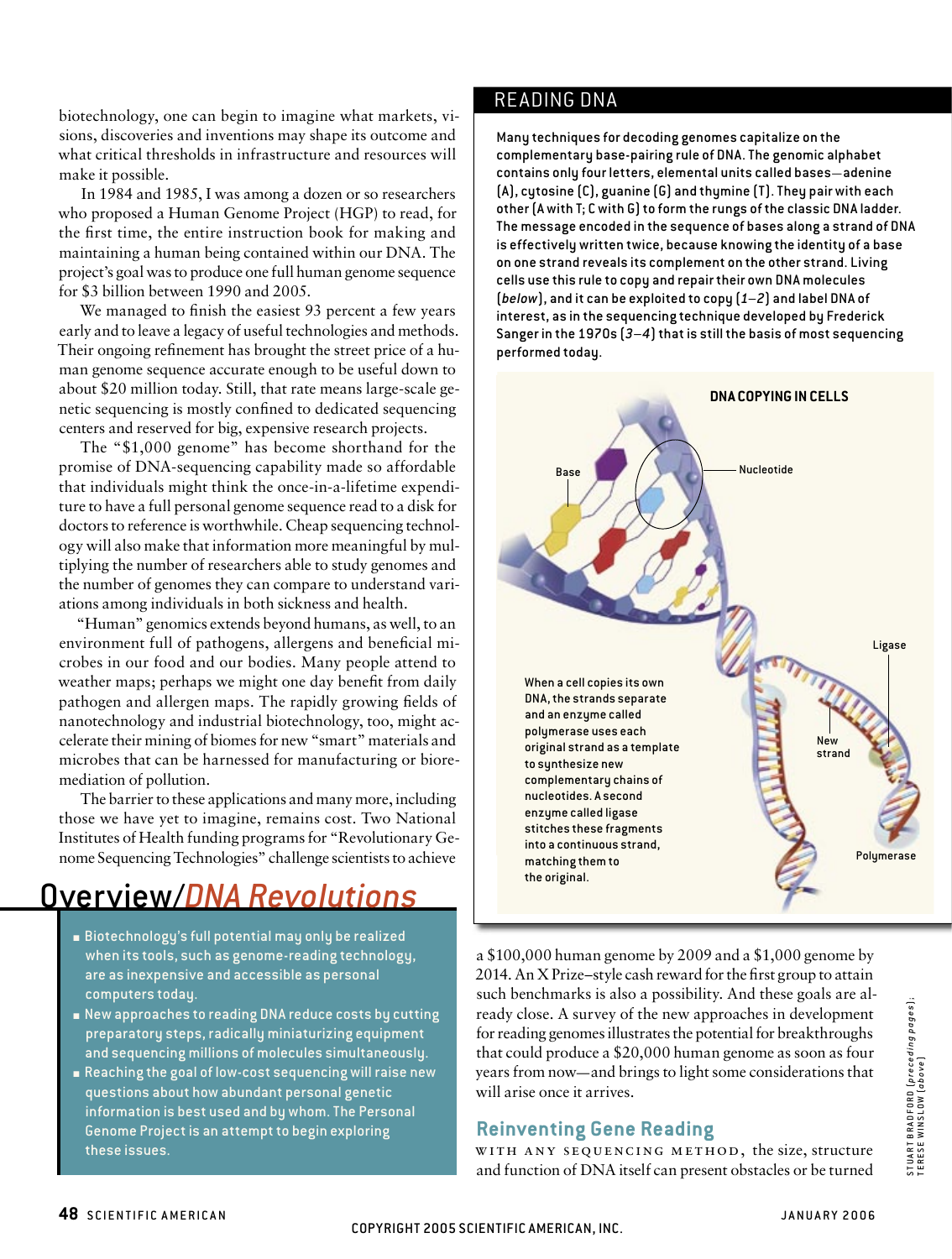

**4**Capillary electrophoresis separates the fragments, which are negatively charged, by<br>drawing them toward a positively charged pole. Because the shortest fragments move fastest, their order reflects their size and their ddNTP terminators can thus be "read" as the template's base sequence. Laser light activates the fluorescent tags as the fragments pass a detection window, producing a color readout that is translated into a sequence.



into advantages. The human genome is made up of three billion pairs of nucleotide molecules. Each of these contains one of four types of bases—abbreviated A, C, G and T—that represent a genomic alphabet encoding the information stored in DNA. Bases typically pair off according to strict rules to form the rungs in the ladderlike DNA structure. Because of these pairing rules, reading the sequence of bases along one half of the ladder reveals the complementary sequence on the other side as well.

Our three-billion-base-long genome is broken into 23 separate chromosomes. People usually have two full sets of these, one from each parent, that differ by 0.01 percent, so that an

individual's personal genome can really be said to contain six billion base pairs. Identifying individual bases in a stretch of the genome requires a sensor that can detect the subnanometer-scale differences between the four base types. Scanning tunneling microscopy is one physical method that can visualize these tiny structures and their subtle distinctions. For reading millions or billions of bases, however, most sequencing techniques rely at some stage on chemistry.

A method developed by Frederick Sanger in the 1970s became the workhorse of the HGP and is still the basis of most sequencing performed today. Sometimes described as sequencing by separation, the technique requires several rounds

**3**Single-stranded fragments are next tagged in a process similar to PCR but with fluorescentlu labeled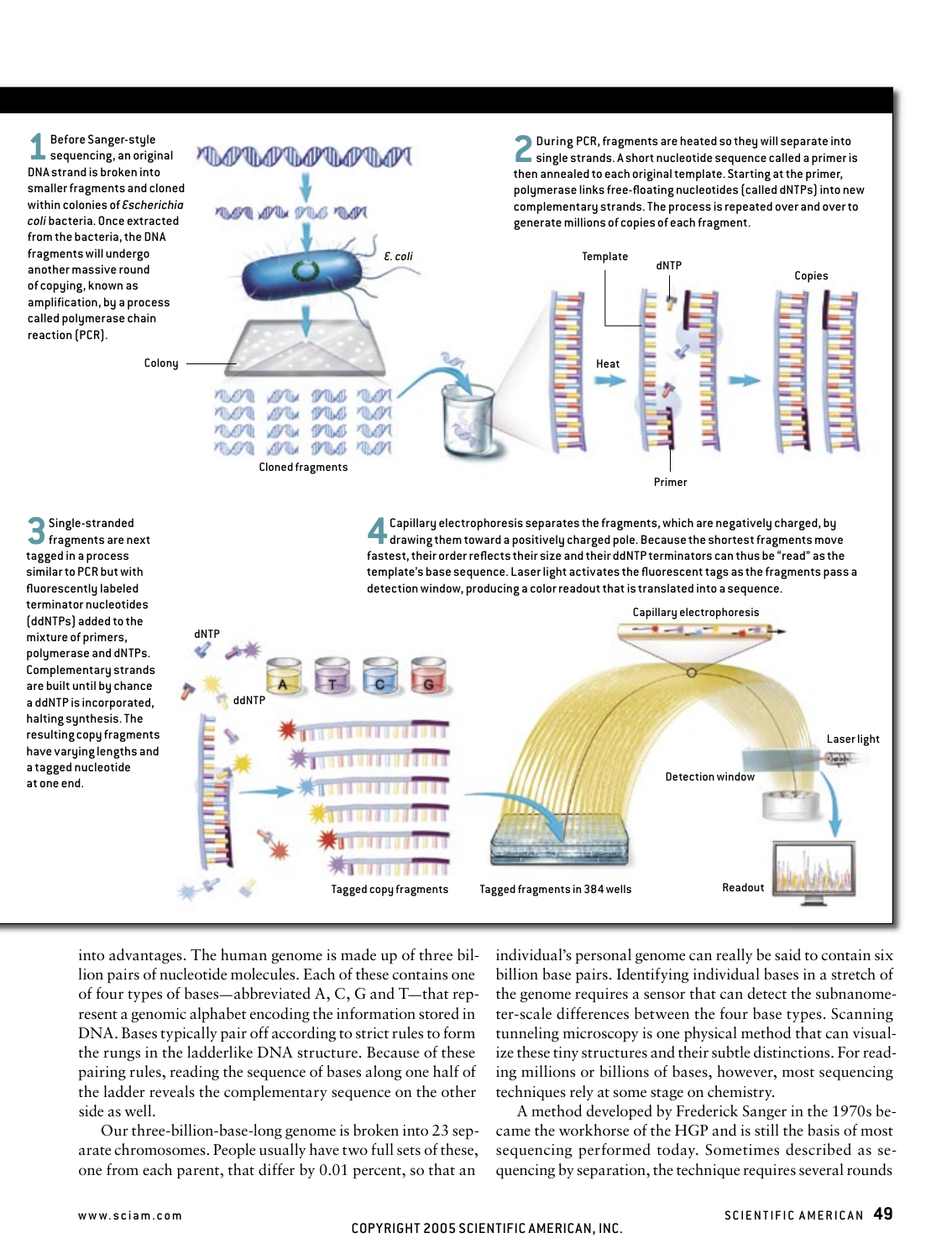# SEQUENCING BY SYNTHESIS

Most new sequencing techniques simulate aspects of natural DNA synthesis to identify the bases on a DNA strand of interest either by "base extension" or "ligation" (*below*). Both approaches depend on repeated cycles of chemical reactions, but the technologies lower sequencing costs and increase speed by miniaturizing equipment to reduce the amount of chemicals used in all steps and by reading millions of DNA fragments simultaneously (*opposite page*).

#### **BASE EXTENSION**

A single-stranded DNA fragment, known as the template, is anchored to a surface with the starting point of a complementary strand, called the primer, attached to one of its ends (*a*). When fluorescently tagged nucleotides (dNTPs) and polymerase are exposed to the template, a base complementary to the template will be added to the primer strand (*b*). Remaining polymerase and dNTPs are washed away, then laser light excites the fluorescent tag, revealing the identity of the newly incorporated nucleotide (*c*). Its fluorescent tag is then stripped away, and the process starts anew.



## **LIGATION**

An "anchor primer" is attached to a single-stranded template to designate the beginning of an unknown sequence (*a*). Short, fluorescently labeled "query primers" are created with degenerate DNA, except for one nucleotide at the query position bearing one of the four base types (*b*). The enzyme ligase joins one of the query primers to the anchor primer, following base-pairing rules to match the base at the query position in the template strand (*c*). The anchor-queryprimer complex is then stripped away and the process repeated for a different position in the template.



of duplication to produce large numbers of copies of the genome stretch of interest. The final round yields copy fragments of varying lengths, each terminating with a fluorescently tagged base. Separating these fragments by size in a process called electrophoresis, then reading the fluorescent signal of each terminal tag as it passes by a viewer, provides the sequence of bases in the original strand [*see box on preceding two pages*].

Reliability and accuracy are advantages of Sanger sequencing, although even with refinements over the years, the method remains time-consuming and expensive. Most alternative

approaches to sequencing therefore seek to increase speed and reduce costs by cutting out the slow separation steps, miniaturizing components to reduce chemical volumes, and executing reactions in a massively parallel fashion so that millions of sequence fragments are read simultaneously.

Many research groups have converged on methods often lumped together under the heading of sequencing by synthesis because they exploit high-fidelity processes that living systems use to copy and repair their own genomes. When a cell is preparing to divide, for example, its DNA ladder splits into single strands, and an enzyme called polymerase moves along each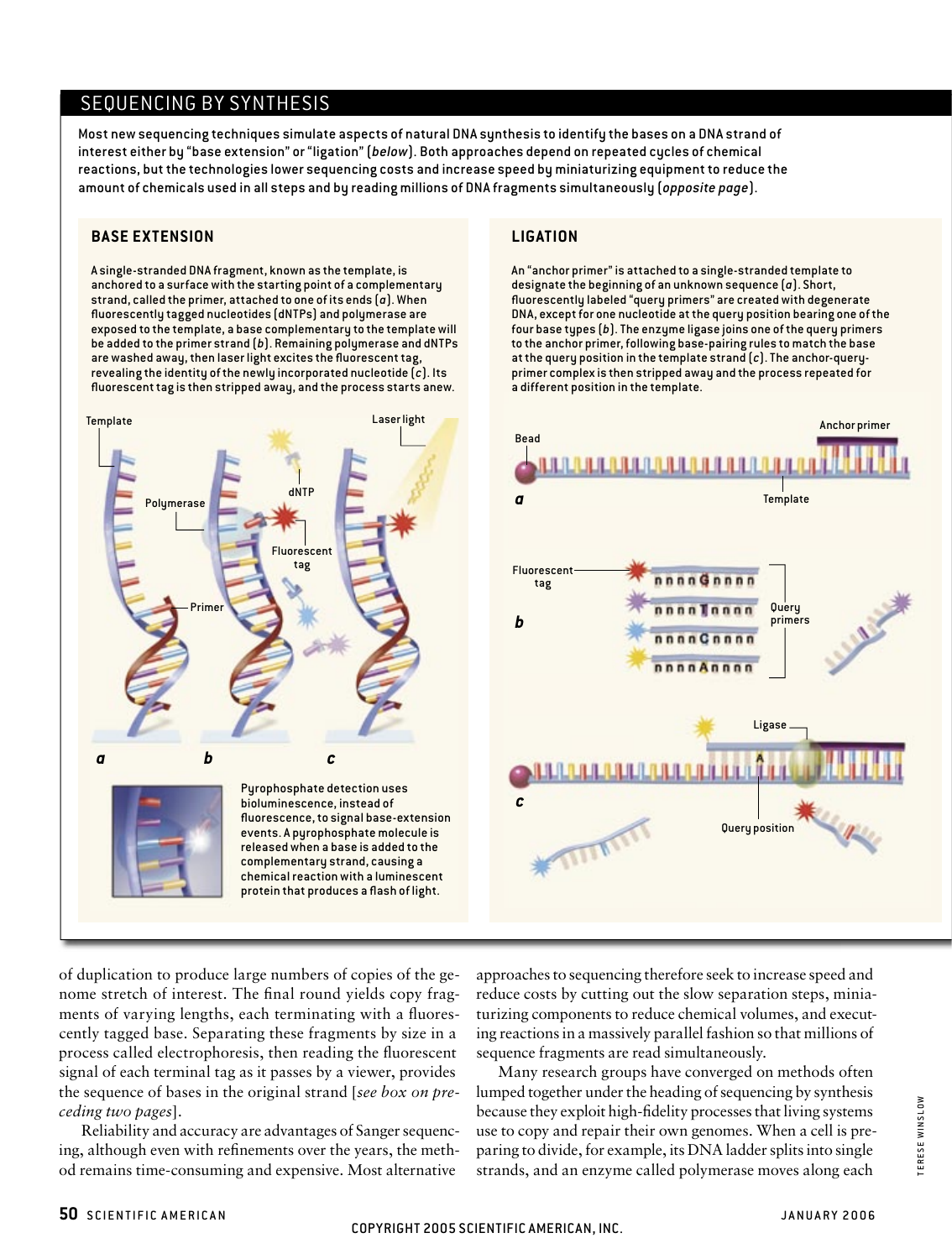#### **AMPLIFICATION**

Because light signals are difficult to detect at the scale of a single DNA molecule, base-extension or ligation reactions are often performed on millions of copies of the same template strand simultaneously. Cell-free methods (*a* and *b*) for making these copies involve PCR on a miniaturized scale.



*a* Polonies—polymerase colonies—created directly on the surface of a slide or gel each contain a primer, which a template fragment can find and bind to. PCR within each polony produces a cluster containing millions of template copies.



#### **MULTIPLEXING**

Sequencing thousands or millions of template fragments in parallel maximizes speed. A single-molecule base-extension system using fluorescent-signal detection, for example, places hundreds of millions of different template fragments on a single array (*below left*). Another method immobilizes millions of bead polonies on a gel surface for simultaneous sequencing by ligation with fluorescence signals, shown in the image at right below, which represents 0.01 percent of the total slide area.



of these. Using the old strands as templates and following basepairing rules, polymerase catalyzes the addition of nucleotides into complementary sequences. Another enzyme called ligase then joins these pieces into whole complementary strands while matching them to the original templates.

Sequencing-by-synthesis methods simulate parts of this process on a single DNA strand of interest. As bases are added by polymerase to the starting point of a new complementary strand, known as a primer, or recognized by ligase as a match, the template's sequence is revealed.

How such events are detected varies, but one of two signal

types is usually involved. If a fluorescent molecule is attached to the added bases, the color signal it gives off can be seen using optical microscopy. Fluorescence detection is employed in both base-extension and ligation sequencing by many groups, including those of Michael Metzker and his colleagues at Baylor University, Robi Mitra of Washington University in St. Louis, my own lab at Harvard Medical School and at Agencourt Bioscience Corporation.

An alternative method uses bioluminescent proteins, such as the firefly enzyme luciferase, to detect pyrophosphate released when a base attaches to the primer strand. Developed by Mostafa Ronaghi, who is now at Stanford University, this system is used by Pyrosequencing/Biotage and 454 Life Sciences.

Both forms of detection usually require multiple instances of the matching reaction to happen at the same time to produce a signal strong enough to be seen, so many copies of the sequence of interest are tested simultaneously. Some investigators, however, are working on ways to detect fluorescent signals emitted from just one template strand molecule. Stephen Quake of the California Institute of Technology and scientists at Helicos Biosciences and Nanofluidics are all taking this single-molecule approach, intended to save time and costs by eliminating the need to make copies of the template to be sequenced.

Detecting single fluorescent molecules remains extremely challenging. Because some 5 percent are missed, more "reads" must be performed to fill in the resulting gap errors. That is why most groups first copy, or amplify, the single DNA template of interest by a process called polymerase chain reaction (PCR). In this step, too, a variety of approaches have emerged that make the use of bacteria to generate DNA copies unnecessary.

One cell-free amplification method, developed by Eric Kawashima of the Serono Pharmaceutical Research Institute in Geneva, Alexander Chetverin of the Russian Academy of Sciences, and Mitra when he was at Harvard, creates individual colonies of polymerase—polonies—freely arrayed directly on the surface of a microscope slide or a layer of gel. A single template molecule undergoes PCR within each polony, producing millions of copies, which grow rather like a bacterial colony from the central original template. Because each resulting polony cluster is one micron wide and one femtoliter in volume, billions of them can fit onto a single slide.

A variation on this system first produces polonies on tiny beads inside droplets within an emulsion. After the reaction millions of such beads, each bearing copies of a different template, can be placed in individual wells or immobilized by a gel where sequencing is performed on all of them simultaneously.

These methods of template amplification and of sequencing by base extension or by ligation are just a few representative examples of the approaches dozens of different academic and corporate research groups are taking to sequencing by synthesis.

Still another technique, sequencing by hybridization, also uses fluorescence to generate a visible signal and, like sequenc-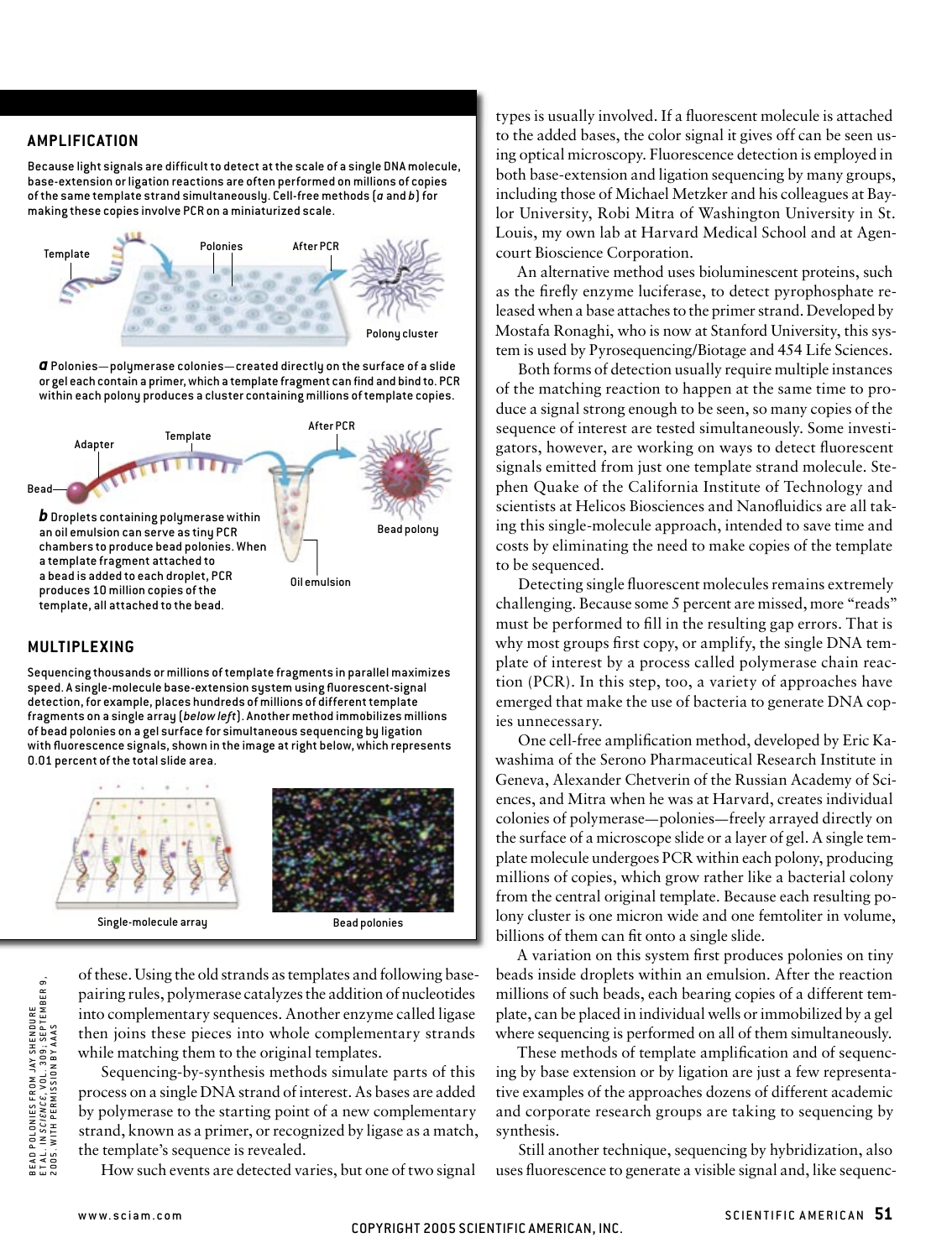# NANOPORE SEQUENCING



ing by ligation, exploits the tendency of DNA strands to bind, or hybridize, with their complementary sequences and not with mismatched sequences. This system, employed by Affymetrix, Perlegen Sciences and Illumina, is already in widespread commercial use, primarily to look for variations in known gene sequences. It requires synthesizing short single strands of DNA in every possible combination of base sequences and then arranging them on a large slide. When copies of the template strand whose sequence is unknown are washed across this array, they will bind to their complementary sequences. The best match produces the brightest fluorescent signal. Illumina also adds a base-extension step to this test of hybridization specificity.

One final technique with great long-term promise takes an entirely different approach to identifying the individual bases

*T H E A U T H O R* Ó THE.

*GEORGE M. CHURCH* is professor of genetics at Harvard Medical School and director of the Harvard-Lipper Center for Computational Genetics, U.S. Department of Energy Genome Technology Laboratory, and the National Institutes of Health Centers of Excellence in Genomic Science. His research spans and integrates technologies for analyzing and synthesizing biomolecules and cells. He holds 10 U.S. patents and has been scientific adviser to more than 20 companies.

in a DNA molecule. Grouped under the heading of nanopore sequencing, these methods focus on the physical differences between the four base types to produce a readable signal. When a single strand of DNA passes through a 1.5-nanometer pore, it causes fluctuations in the pore's electrical conductance. Each base type produces a slightly different conductance change that can be used to identify it [*see box above*]. Devised by Dan Branton of Harvard, Dave Deamer of the University of California, Santa Cruz, and me, this method is in development now by Agilent Technologies and others with interesting variations, such as fluorescent signal detection.

## **Lowering Cost**

EVALUATING THESE NEXT-GENERATION sequencing systems against one another and against the Sanger method illustrates some of the factors that will influence their usefulness. For example, two research groups, my own at Harvard and one from 454 Life Sciences, recently published peerreviewed descriptions of genome-scale sequencing projects that allow for a direct comparison.

My colleagues and I described a sequencing-by-ligation system that used polony bead amplification of the template DNA and a common digital microscope to read fluorescent signals. The 454 group used a similar oil-emulsion PCR for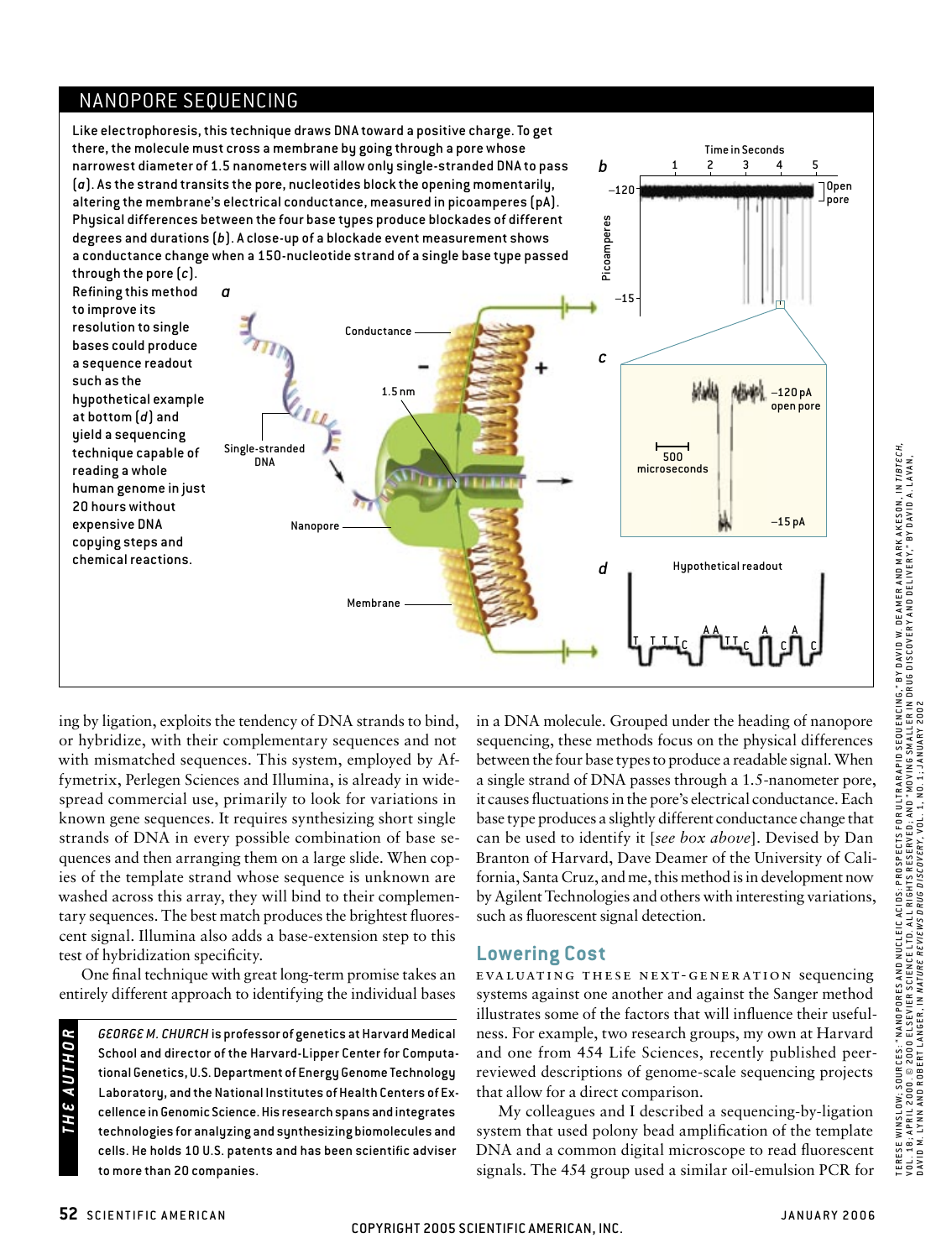amplification followed by base-extension sequencing with pyrophosphate detection in an array of wells. Both groups read about the same amount of sequence, 30 million base pairs, in each sequencing run. Our system read about 400 base pairs a second, whereas 454 read 1,700 a second. Sequencing usually involves performing multiple runs to produce a more accurate consensus sequence. With 43-times coverage (43×)—that is,

43 runs per base—of the target genome, 454 achieved accuracy of one error per 2,500 base pairs. The Harvard group had less than one error per three million base pairs with 7× coverage. To handle templates, both teams employed capture beads, whose size affects the amount of expensive reagents consumed. Our beads were one micron in diameter, whereas 454 used 28-micron beads in 75-picoliter wells.

# THE PERSONAL GENOME PROJECT

Every baby born in the U.S. today is tested for at least one genetic disease, phenylketonuria, before he or she leaves the hospital. Certain lung cancer patients are tested for variations in a gene called *EGFR* to see if they are likely to respond to the drug Iressa. Genetic tests indicating how a patient will metabolize other drugs are increasingly used to determine the drugs' dosage. Beginnings of the personalized medicine that will be possible with lowcost personal genomes can already be glimpsed, and demand for it is growing.

Beyond health concerns, we also want to know our genealogy. How closely are we related to Genghis Khan or to each other? We want to know what interaction of genes with other genes and with the environment shapes our faces, our bodies, our dispositions. Thousands or millions of data sets comprising individuals' whole genome *and* phenome—the traits that result from instructions encoded in the genome will make it possible to start unraveling some of those complex pathways.

Yet the prospect of this new type of personal information suddenly becoming widely available also prompts worries about how it might be misused by insurers, employers, lawenforcement agents, friends, neighbors, commercial interests or criminals.

No one can predict what living in an era of personal genomics will be like until the waters are tested. That is why my colleagues and I recently launched the Personal Genome Project (PGP). With this natural next step after the Human Genome Project, we hope to explore possible rewards and risks of personal genomics by recruiting volunteers to make their own genome and phenome data openly available.



GEORGE M. CHURCH, shown with images of fluorescent polonies, is one of a group of volunteers planning to open their genomes to public scrutiny.

These resources will include full (46-chromosome) genome sequences, digital medical records, as well as information that could one day be part of a personal health profile, such as comprehensive data about RNA and proteins, body and facial measurements, and MRI and other cutting-edge imagery. We will also create and deposit human cell lines representing each subject in the Coriell repository of the National Institute of General Medical Sciences. Our purpose is to make all this genomic and trait information broadly accessible so that anyone can mine it to test their own hypotheses and algorithms—and be inspired to come up with new ones.

A recent incident provides a simple example of what might happen. A few PGP medical records—my own—are already publicly available online, which prompted a hematologist on the other

side of the country to notice, and inform me, that I was long overdue for a followup test of my cholesterol medication. The tip led to a change in my dose and diet and consequently to a dramatic lowering of at least one type of risk. In the future this kind of experience would not rely on transcontinental serendipity but could spawn a new industry of thirdparty genomic software tools.

The PGP has approval from the Harvard Medical School Internal Review Board, and like all human research subjects, participants must be informed of potential risks before consenting to provide their data. Every newly recruited PGP volunteer will also be able to review the experience of previous subjects before giving informed consent. The project's open nature, including fully identifying subjects with their data, will be less risky both to the subjects and the project than the alternative of promising privacy and risking accidental release of information or access by hackers.

Like the free data access policy established by the HGP, the openness of the PGP is designed to maximize potential for discovery. In addition to providing a scientific resource, the project also offers an experiment in public access and insurance coverage. In its early stages, private donors will help to insure a diverse set of human subjects against the event that they experience genetic discrimination as a consequence of the PGP. This charity-driven mechanism has the advantage of not needing to be profitable at first, but insurance companies may nonetheless be very interested in its outcome. —*G.M.C.*

*Details of the PGP can be found at http://arep.med.harvard.edu/PGP/*